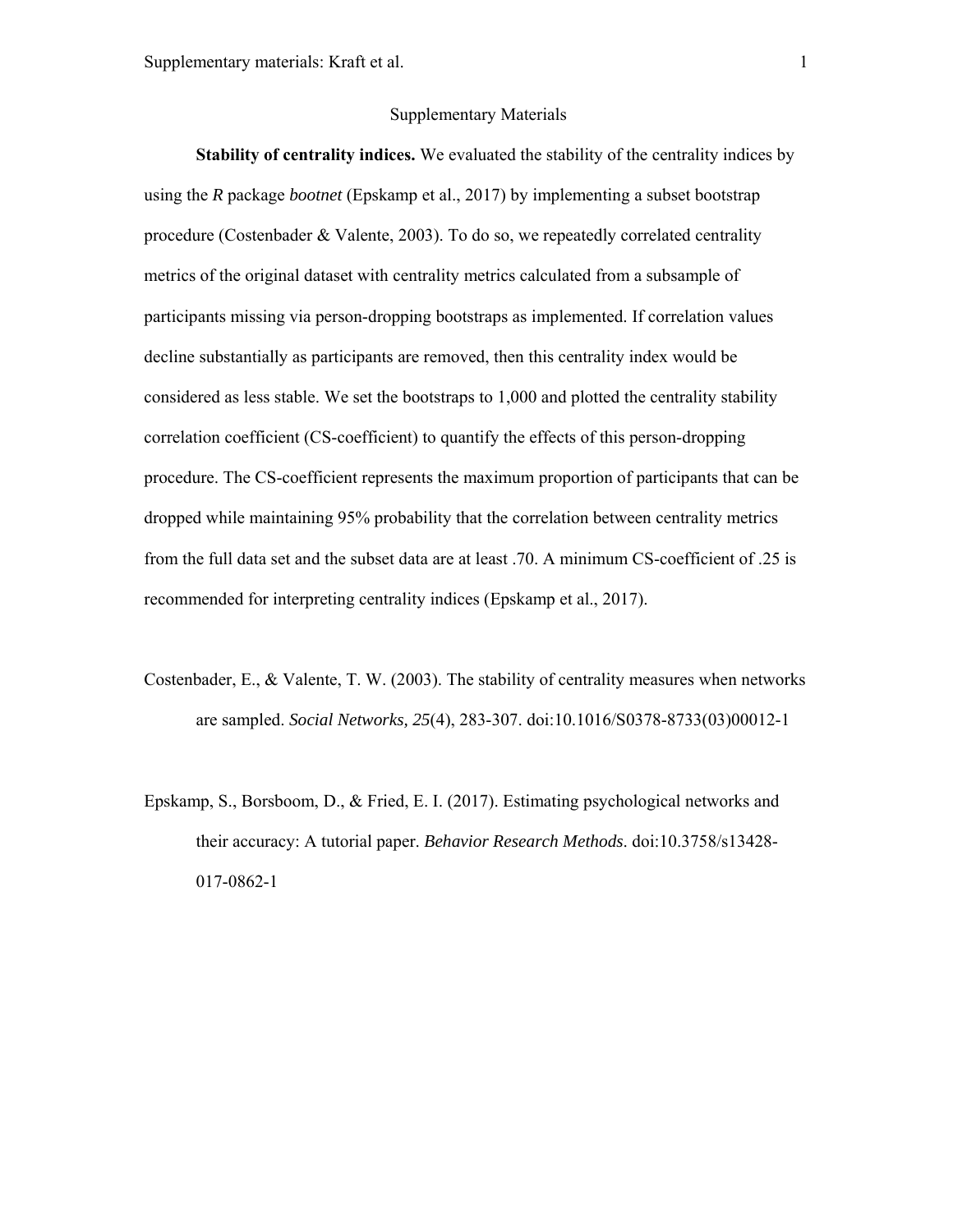

*Figure S1***.** Baseline symptom network and strength centrality indices for the whole sample. Nodes represent HRSD scores at baseline. Label descriptions: DEPR = depressed mood;  $GUIL = self-deprecision and guilty feelings; SUIC = suicide language; INS1 = early$ insomnia; INS2 = middle insomnia; INS3 = late insomnia; INTE = work and interests; RETA = psychomotor retardation; AGIT = psychomotor agitation; ANXP = anxiety (psychic);  $ANXS =$  anxiety (somatic);  $GAST =$  gastro-intestinal symptoms;  $SOMA =$  somatic symptoms;  $SEX = sexual$  interest;  $HYPO = hypochondriasis$ ;  $INSI = loss$  of insight;  $WEIG =$ weight loss. Associations are indicated by edge thickness between nodes (thicker edge = stronger association).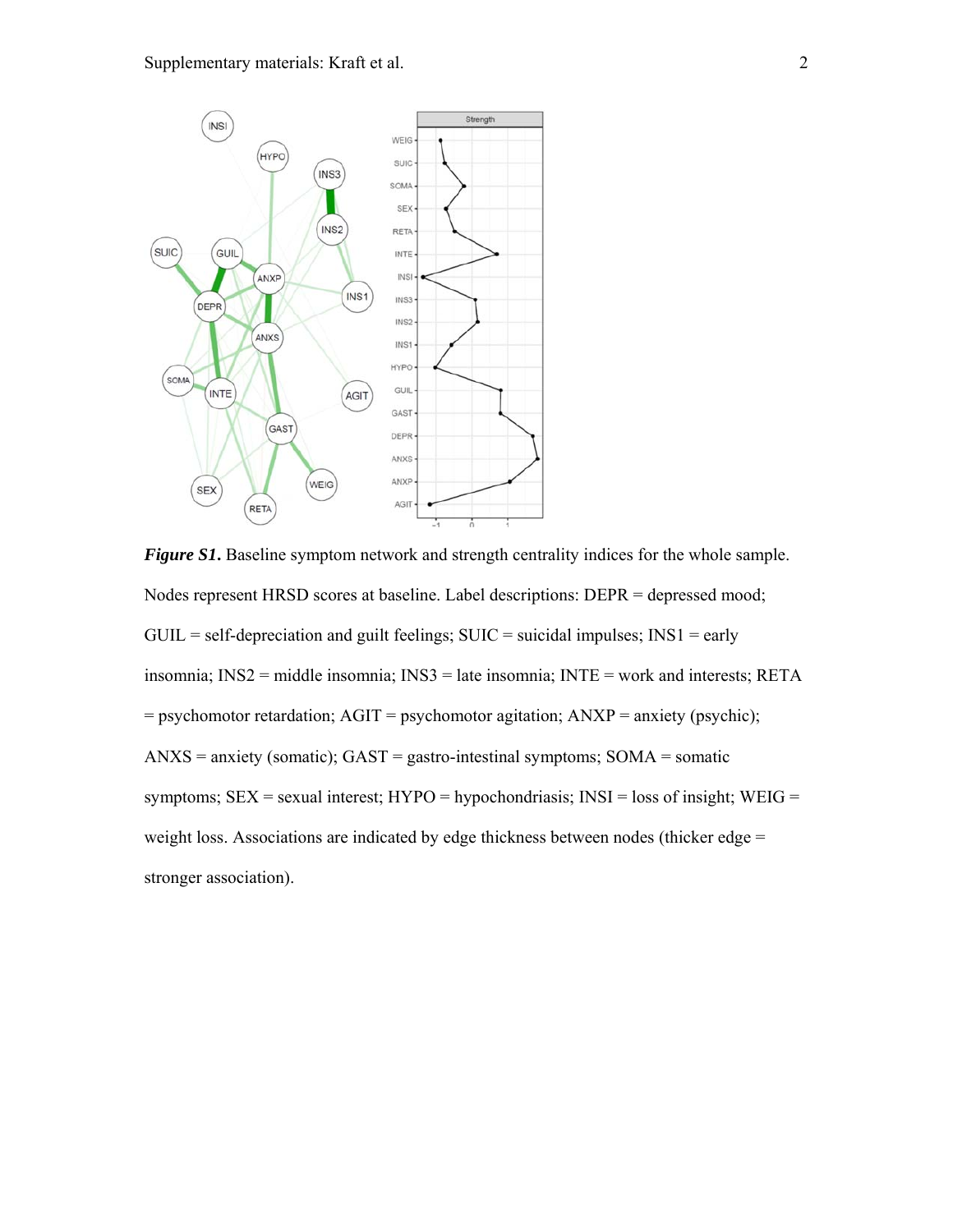

*Figure S2*. Centrality indices for baseline symptom network. Label descriptions:  $DEPR =$  depressed mood; GUIL = self-depreciation and guilt feelings; SUIC = suicidal impulses; INS1 = early insomnia; INS2 = middle insomnia; INS3 = late insomnia; INTE = work and interests;  $RETA =$  psychomotor retardation;  $AGIT =$ psychomotor agitation; ANXP = anxiety (psychic); ANXS = anxiety (somatic);  $GAST =$  gastro-intestinal symptoms;  $SOMA =$  somatic symptoms;  $SEX =$  sexual interest; HYPO = hypochondriasis; INSI = loss of insight; WEIG = weight loss.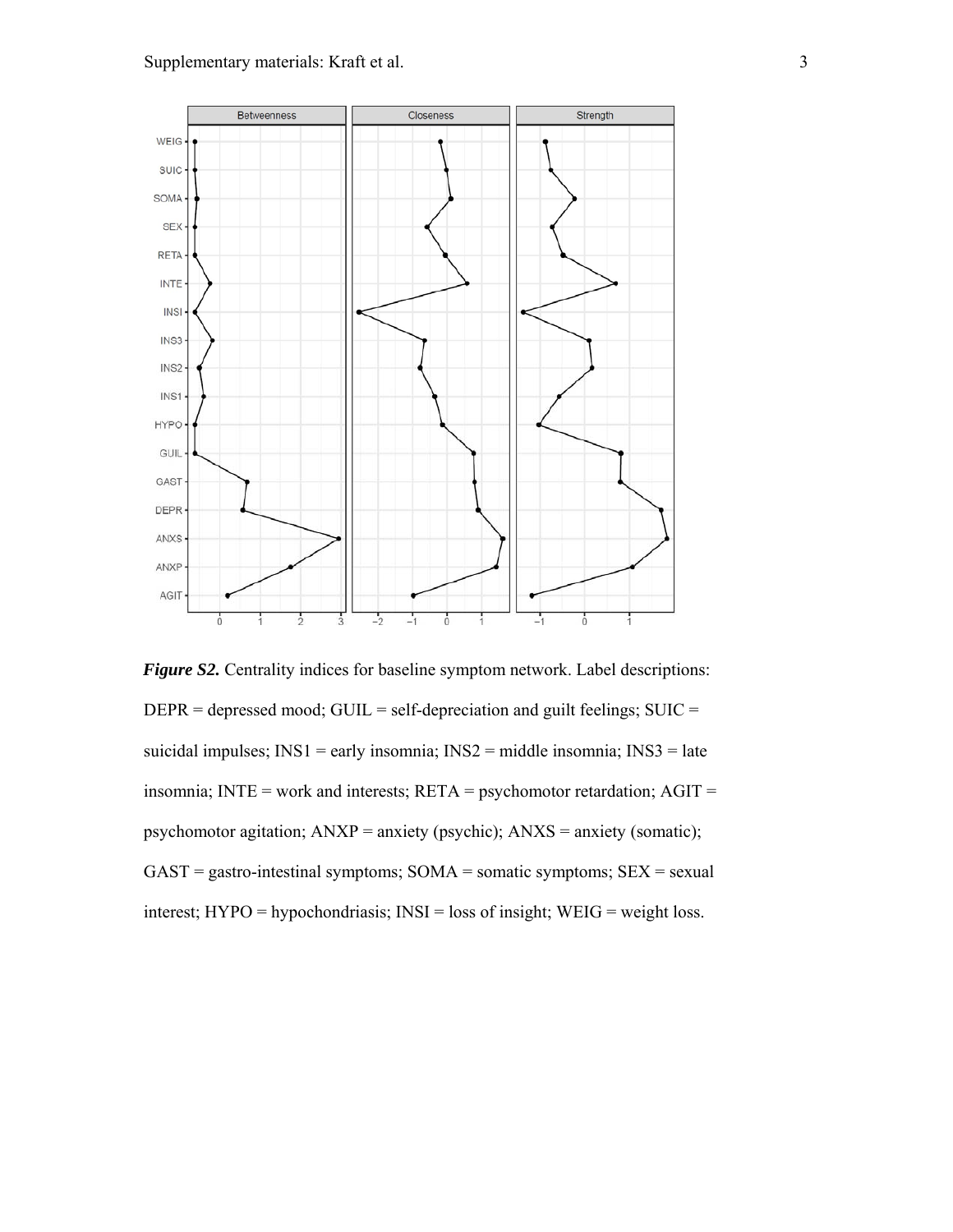

*Figure S3***.** Stability analysis (person-drop) for the baseline symptom network.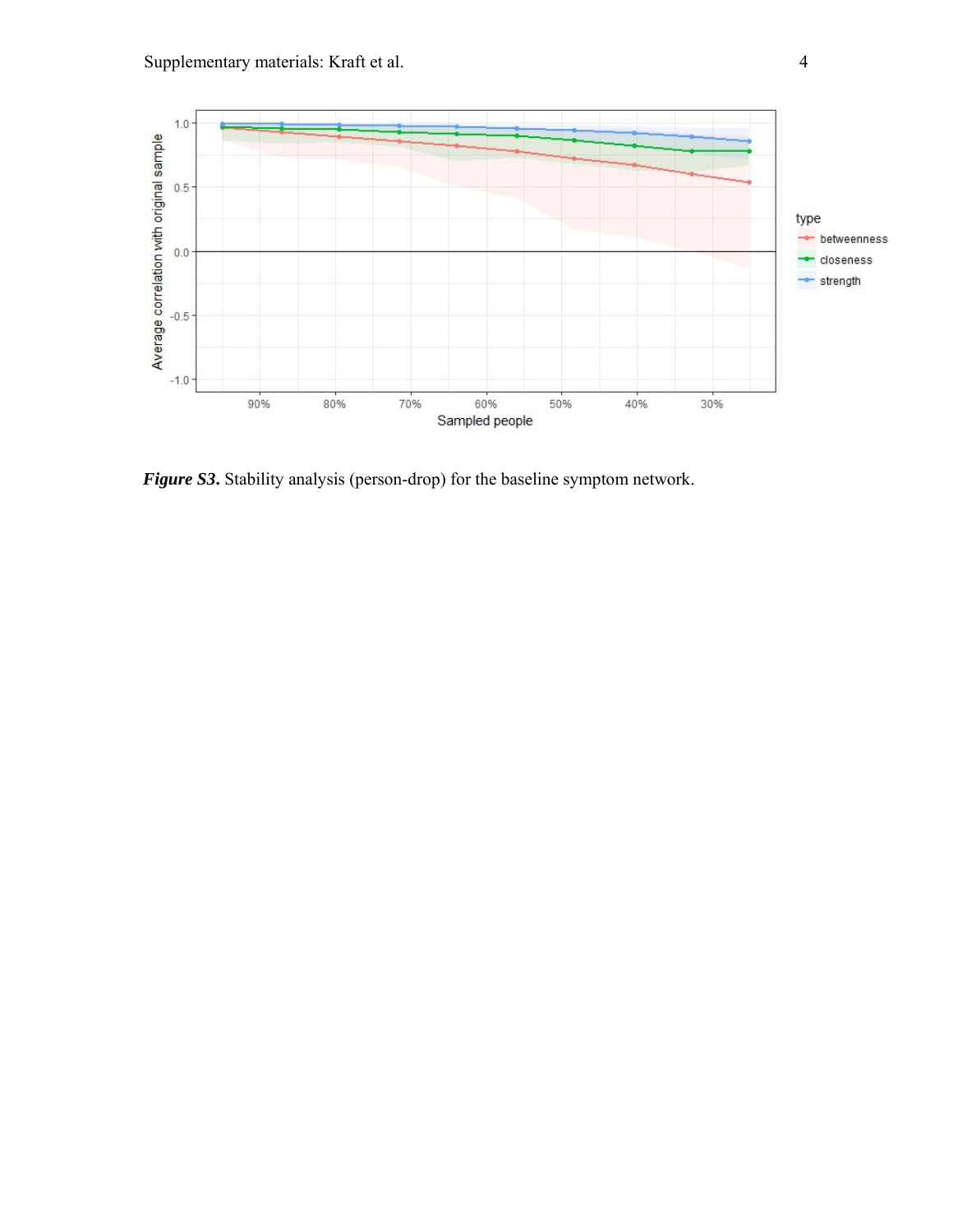

*Figure S4***.** Stability analysis (person-drop) for the symptom change network.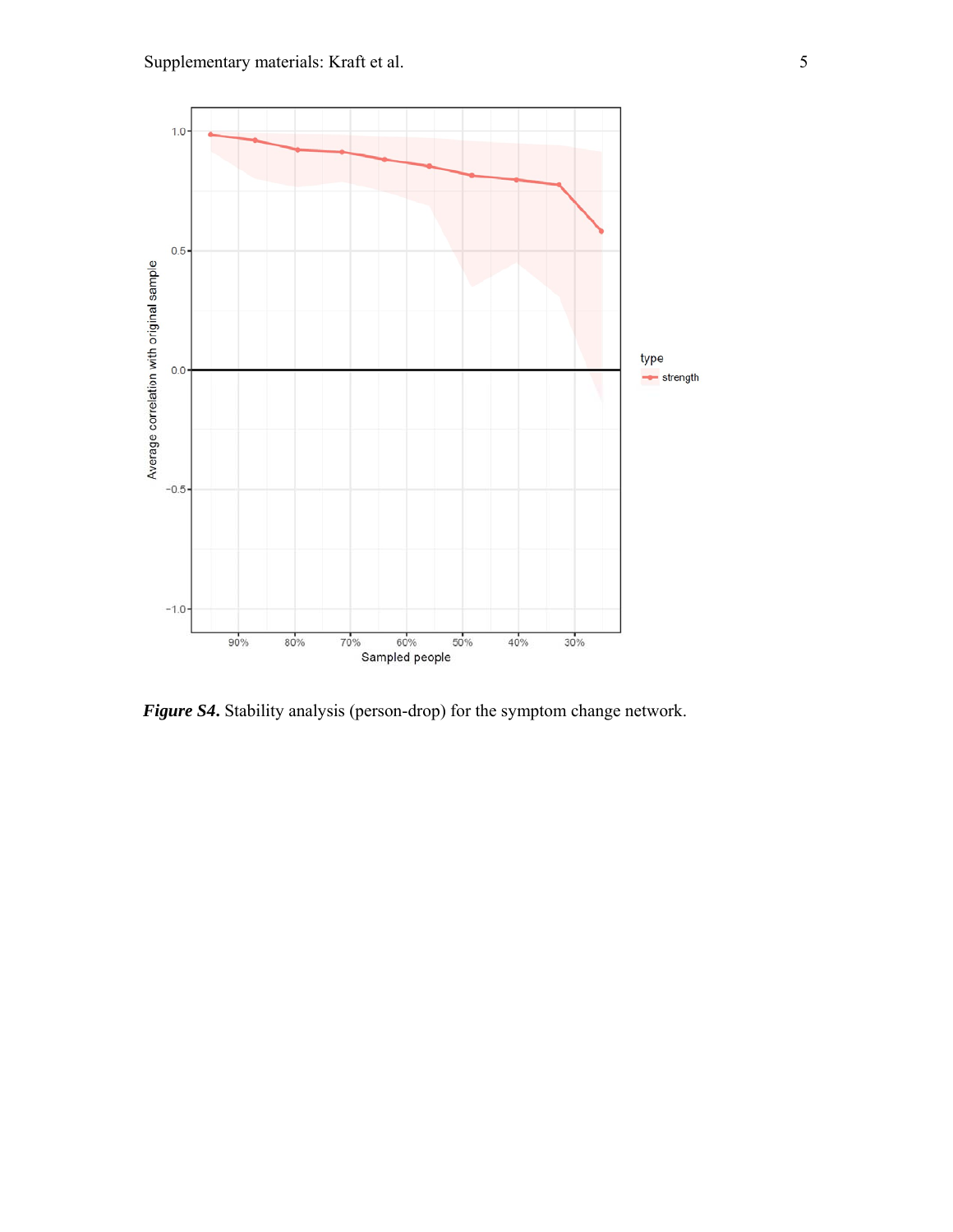

*Figure S5***.** Stability analysis (person-drop) for the symptom change network in the control group.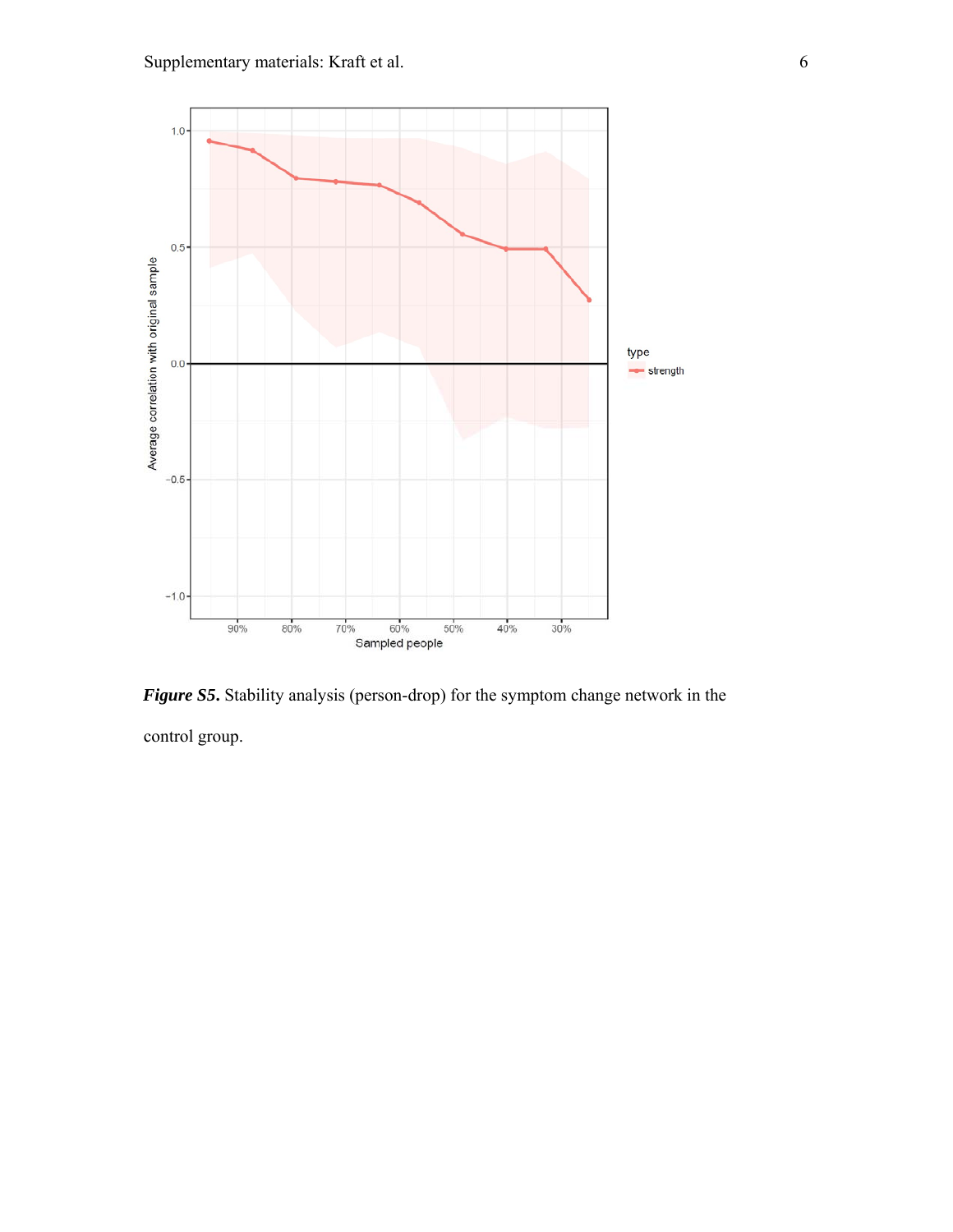

*Figure S6***.** Stability analysis (person-drop) for the symptom change network in the training group.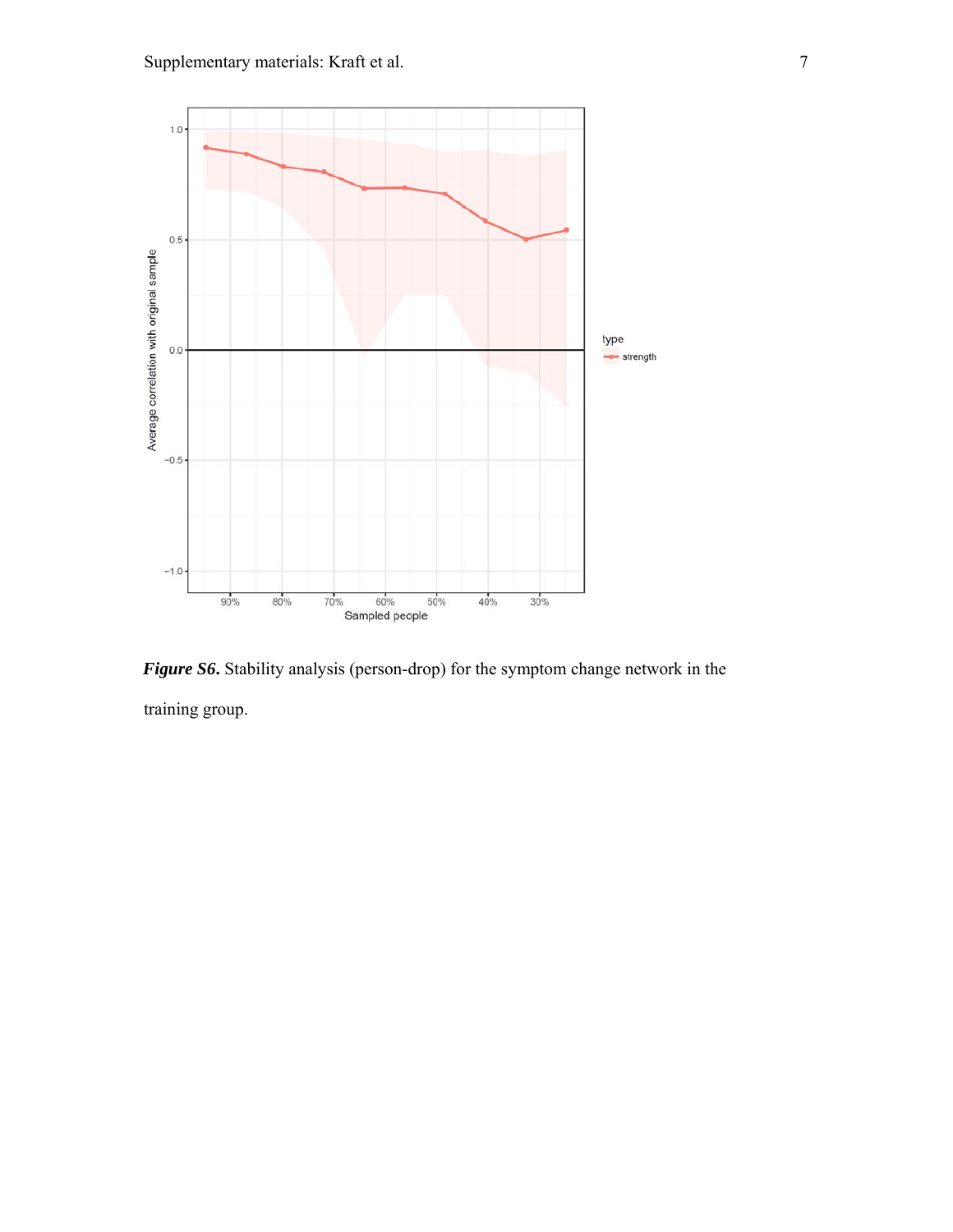

*Figure S7***.** Stability analysis (person-drop) for the post ABM network in the

training group.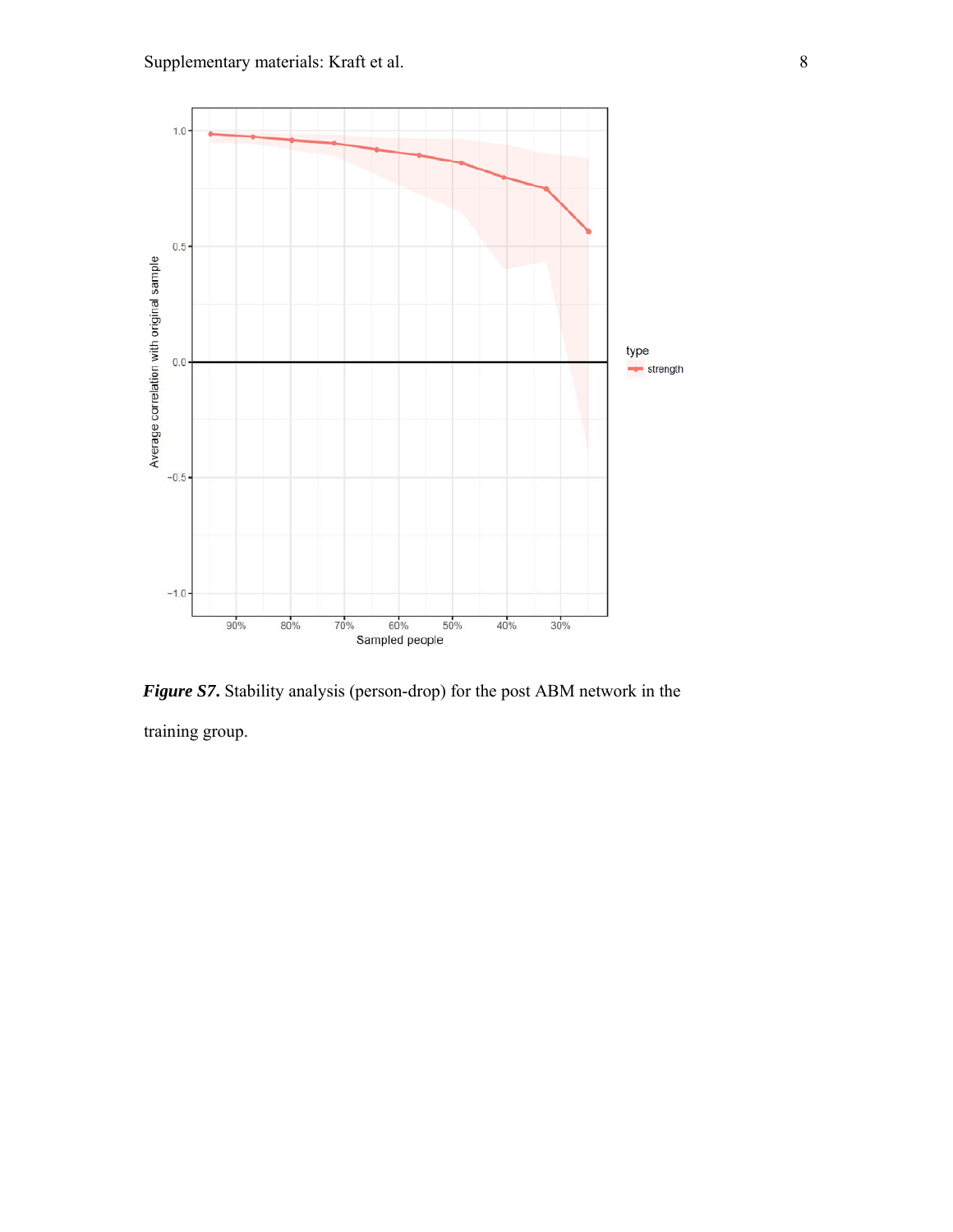

*Figure S8***.** Stability analysis (person-drop) for the post ABM network in the control group.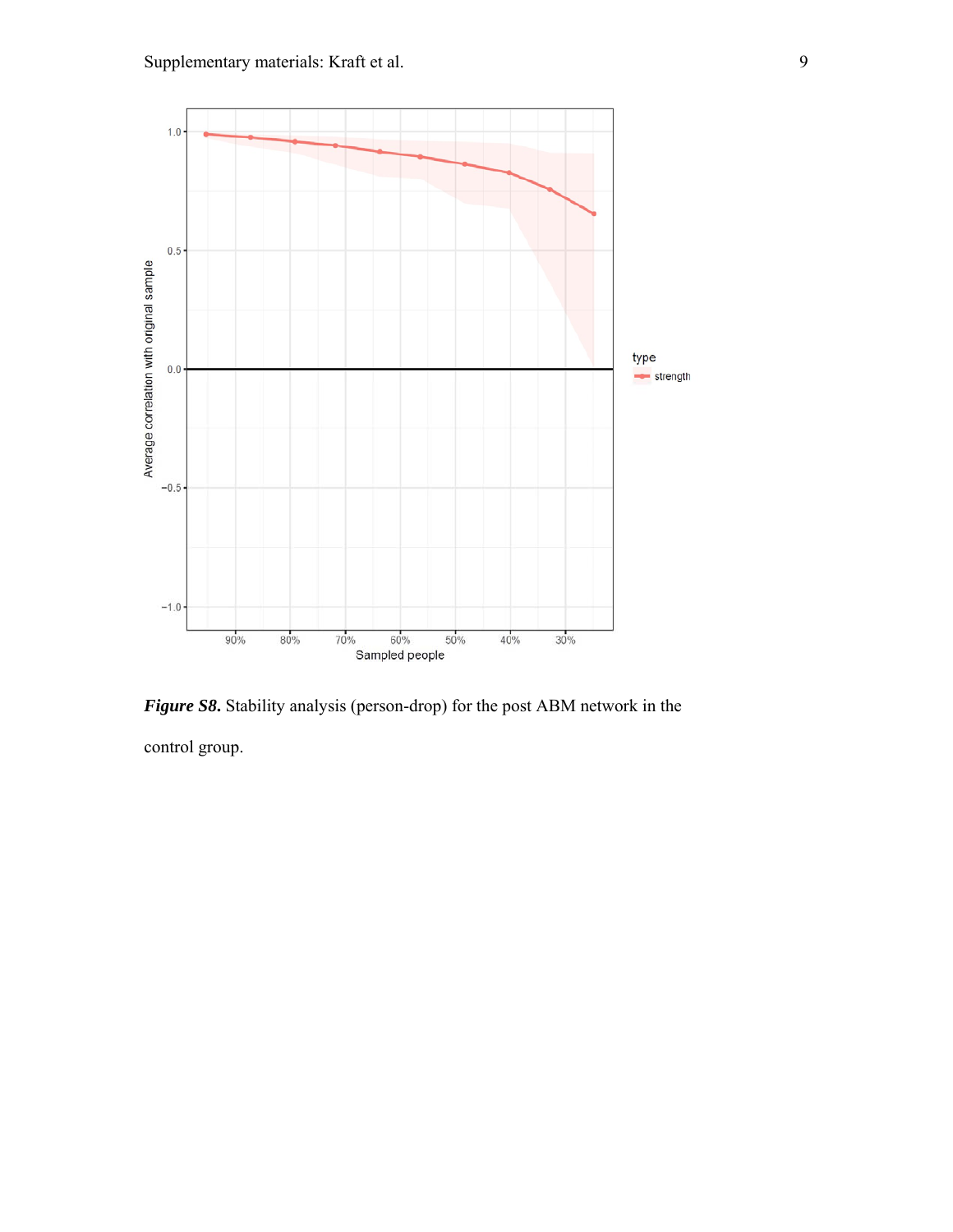## **Measurement of attentional bias**

Attentional bias was measured at baseline and after two weeks of ABM using a standard visual probe procedure (MacLeod, Rutherford, Campbell, Ebsworthy, & Holker, 2002) consisting of 96 trials, with the same trial types as used in the ABM procedure. Novel facial stimuli were used in the assessment tasks. We calculated a total attentional bias score, and three valence-specific attentional bias scores based on the difference in reaction between trials in which the probe replaced the relatively more 1) negative face vs. the more positive face, 2) neutral face vs. the more positive face, 3) negative face vs. the more neutral face.

MacLeod, C., Rutherford, E., Campbell, L., Ebsworthy, G., & Holker, L. (2002). Selective attention and emotional vulnerability: Assessing the causal basis of their association through the experimental manipulation of attentional bias. *Journal of abnormal psychology, 111*(1). doi:10.1037/0021-843X.111.1.107 11866165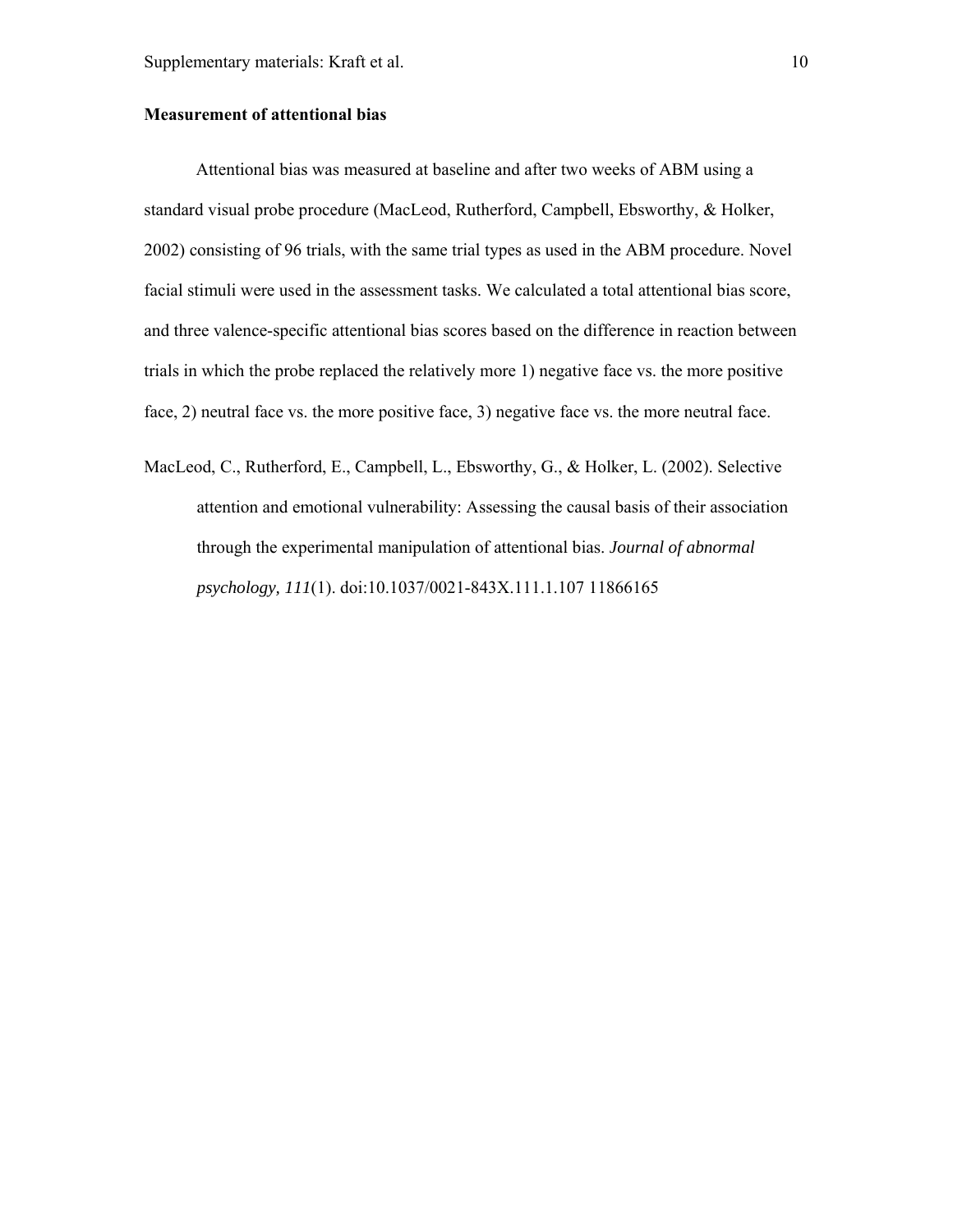## **Associations between changes in specific attentional bias measures and symptom changes**

We conducted additional analyses to explore the specific contribution of attentional bias (AB) changes to symptom changes. First, we examined the contribution of total AB change on symptom changes (*Figure S9*). Second, we examined each valence-specific AB index separately (*Figure S10-12*). Third, to control for the general covariance among AB measures (i.e., general reaction time pre-post changes), we included all three AB change indices together (*Figure S13*). Finally, in an effort to delineate to what extent AB changes specifically resulting from the ABM intervention interplay with symptom changes, we also examined the role of valence-specific AB changes in the ABM training group only (*Figure S14*). Overall, the results suggest that only attentional bias for positive vs. negative was related to changes in symptom from pre to post ABM. However, when considering the ABM group only (*Figure S14*), there were no edges appearing between attentional bias changes and symptoms. However, the small sample size  $(n = 153)$  greatly reduces sensitivity to detect edges.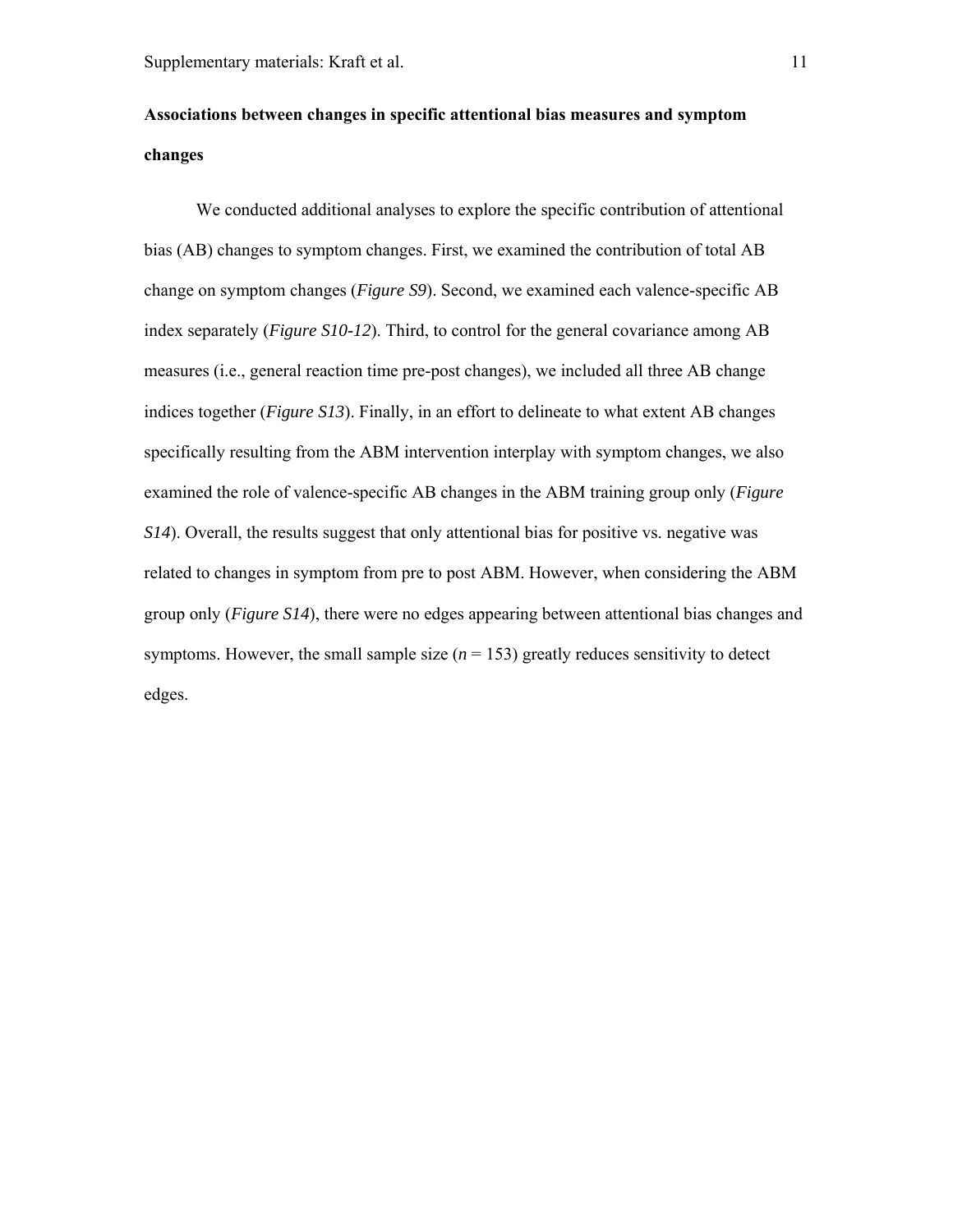

*Figure S9*. Symptom change network for the whole sample. ABtotal = changes in attentional bias (total) from pre to post ABM. Symptom nodes represent symptom severity changes on each HRSD item from baseline to post ABM (post minus baseline). Label descriptions: DEPR = depressed mood; GUIL = self-depreciation and guilt feelings; SUIC = suicidal impulses; INS1 = early insomnia; INS2 = middle insomnia; INS3 = late insomnia; INTE = work and interests; RETA = psychomotor retardation; AGIT = psychomotor agitation; ANXP = anxiety (psychic); ANXS = anxiety (somatic); GAST = gastro-intestinal symptoms; SOMA = somatic symptoms;  $SEX = sexual$  interest;  $HYPO = hypochondriasis$ ;  $INSI = loss$  of insight;  $WEIG =$ weight loss. Associations are indicated by edge thickness between nodes (thicker edge = stronger association).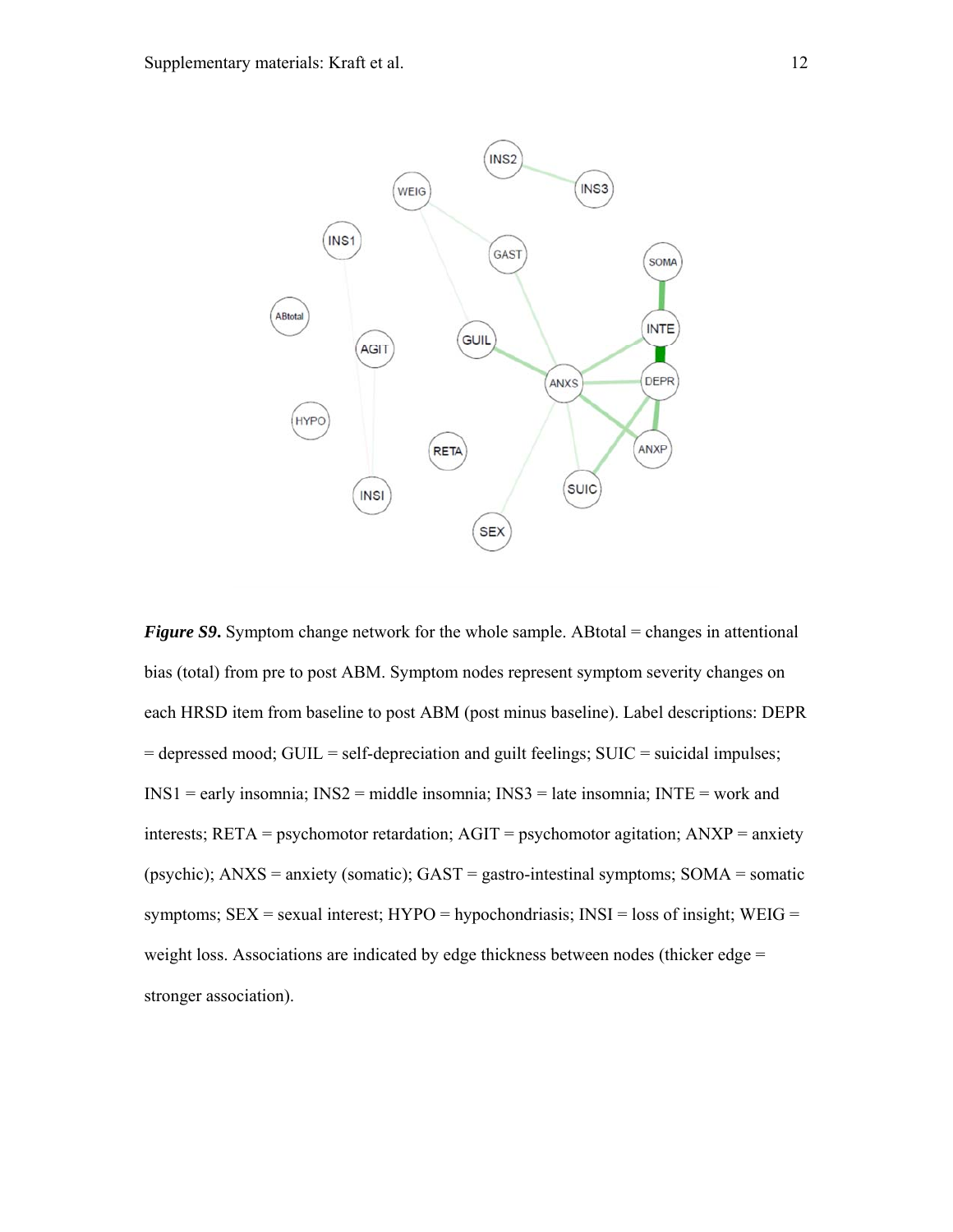

*Figure S10***.** Symptom change network for the whole sample. pos-neg = changes in attentional bias for positive vs. negative stimuli from pre to post ABM. Symptom nodes represent symptom severity changes on each HRSD item from baseline to post ABM (post minus baseline). Label descriptions: DEPR = depressed mood; GUIL = self-depreciation and guilt feelings; SUIC = suicidal impulses;  $INS1$  = early insomnia;  $INS2$  = middle insomnia;  $INS3$  = late insomnia; INTE = work and interests;  $RETA$  = psychomotor retardation;  $AGIT$  = psychomotor agitation;  $ANXP =$  anxiety (psychic);  $ANXS =$  anxiety (somatic);  $GAST =$ gastro-intestinal symptoms;  $SOMA = somatic symptoms$ ;  $SEX = sexual interest$ ;  $HYPO =$ hypochondriasis; INSI = loss of insight; WEIG = weight loss. Associations are indicated by edge thickness between nodes (thicker edge = stronger association).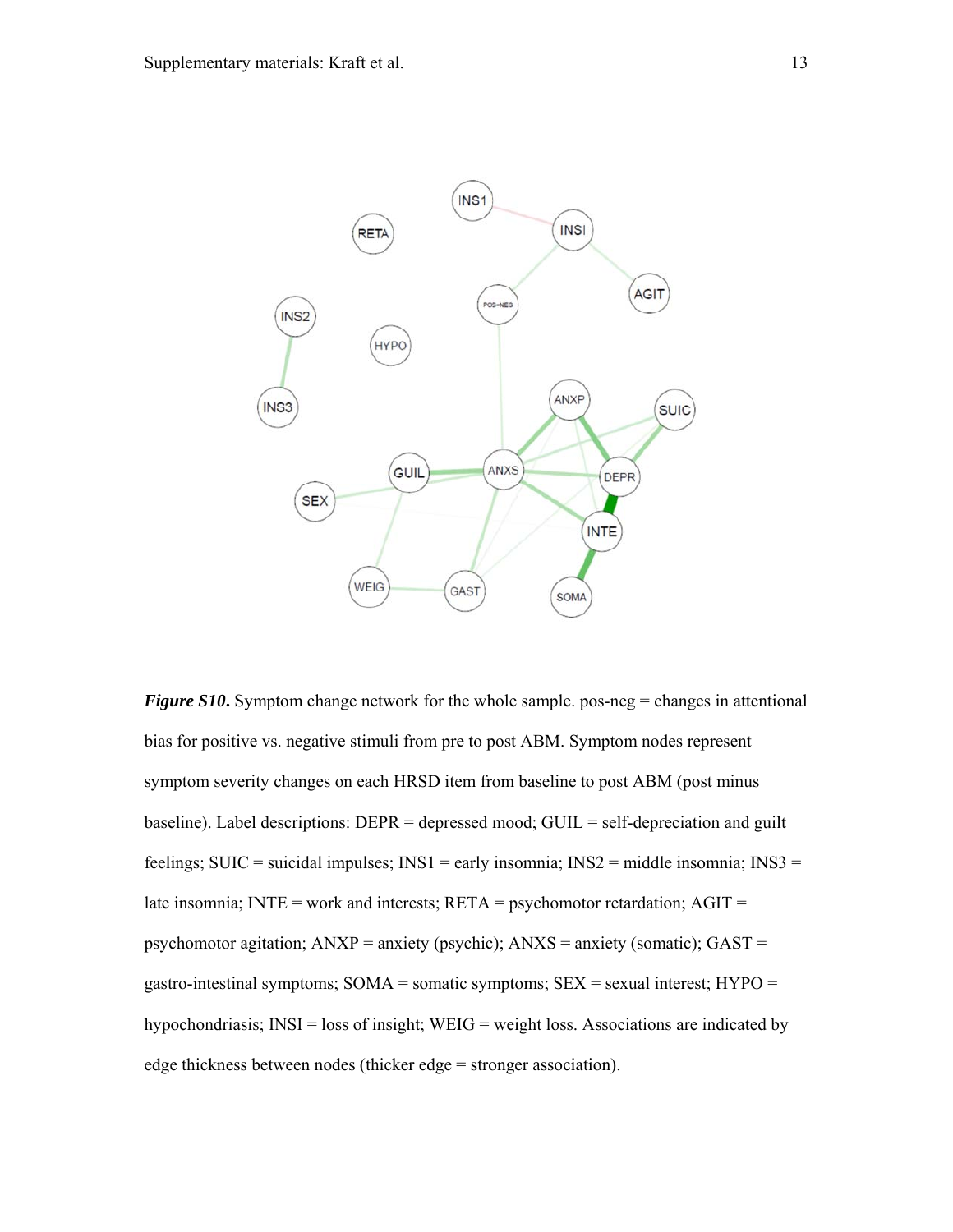

*Figure S11*. Symptom change network for the whole sample. pos-neut = changes in attentional bias for positive vs. neutral stimuli from pre to post ABM. Symptom nodes represent symptom severity changes on each HRSD item from baseline to post ABM (post minus baseline). Label descriptions: DEPR = depressed mood; GUIL = self-depreciation and guilt feelings; SUIC = suicidal impulses;  $INS1$  = early insomnia;  $INS2$  = middle insomnia;  $INS3 = late in somnia; INTE = work and interests; RETA = psychomotor retardation; AGIT =$ psychomotor agitation;  $ANXP =$  anxiety (psychic);  $ANXS =$  anxiety (somatic);  $GAST =$ gastro-intestinal symptoms; SOMA = somatic symptoms; SEX = sexual interest; HYPO = hypochondriasis; INSI = loss of insight; WEIG = weight loss. Associations are indicated by edge thickness between nodes (thicker edge = stronger association).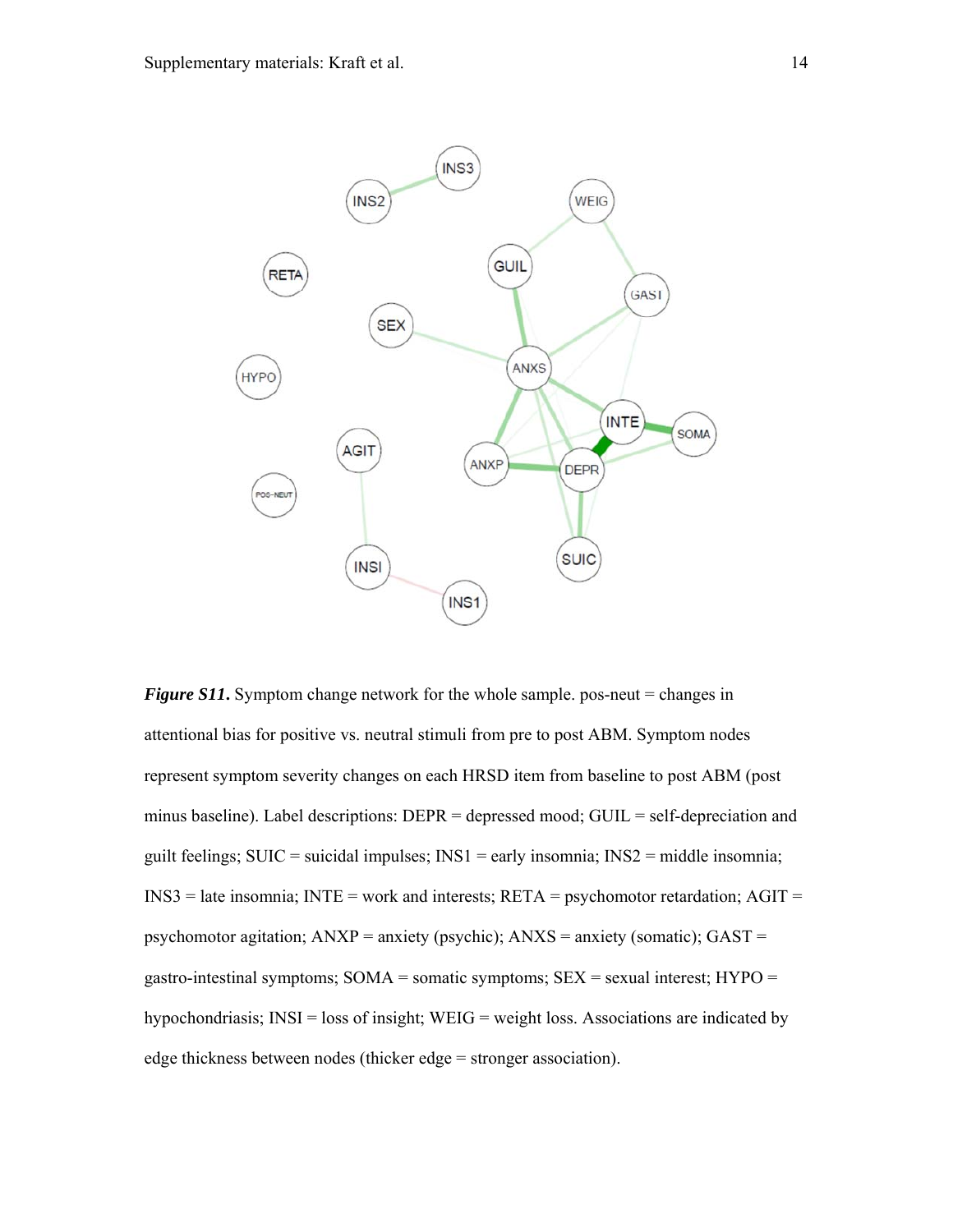

*Figure S12***.** Symptom change network for the whole sample. neut-neg = changes in attentional bias for neutral vs. negative stimuli from pre to post ABM. Symptom nodes represent symptom severity changes on each HRSD item from baseline to post ABM (post minus baseline). Label descriptions: DEPR = depressed mood; GUIL = self-depreciation and guilt feelings;  $SUIC =$  suicidal impulses;  $INS1 =$  early insomnia;  $INS2 =$  middle insomnia;  $INSS =$  late insomnia;  $INTE =$  work and interests;  $RETA =$  psychomotor retardation;  $AGIT =$ psychomotor agitation; ANXP = anxiety (psychic); ANXS = anxiety (somatic); GAST = gastro-intestinal symptoms;  $SOMA = somatic symptoms$ ;  $SEX = sexual interest$ ;  $HYPO =$ hypochondriasis;  $INSI = loss$  of insight;  $WEIG = weight$  loss. Associations are indicated by edge thickness between nodes (thicker edge = stronger association).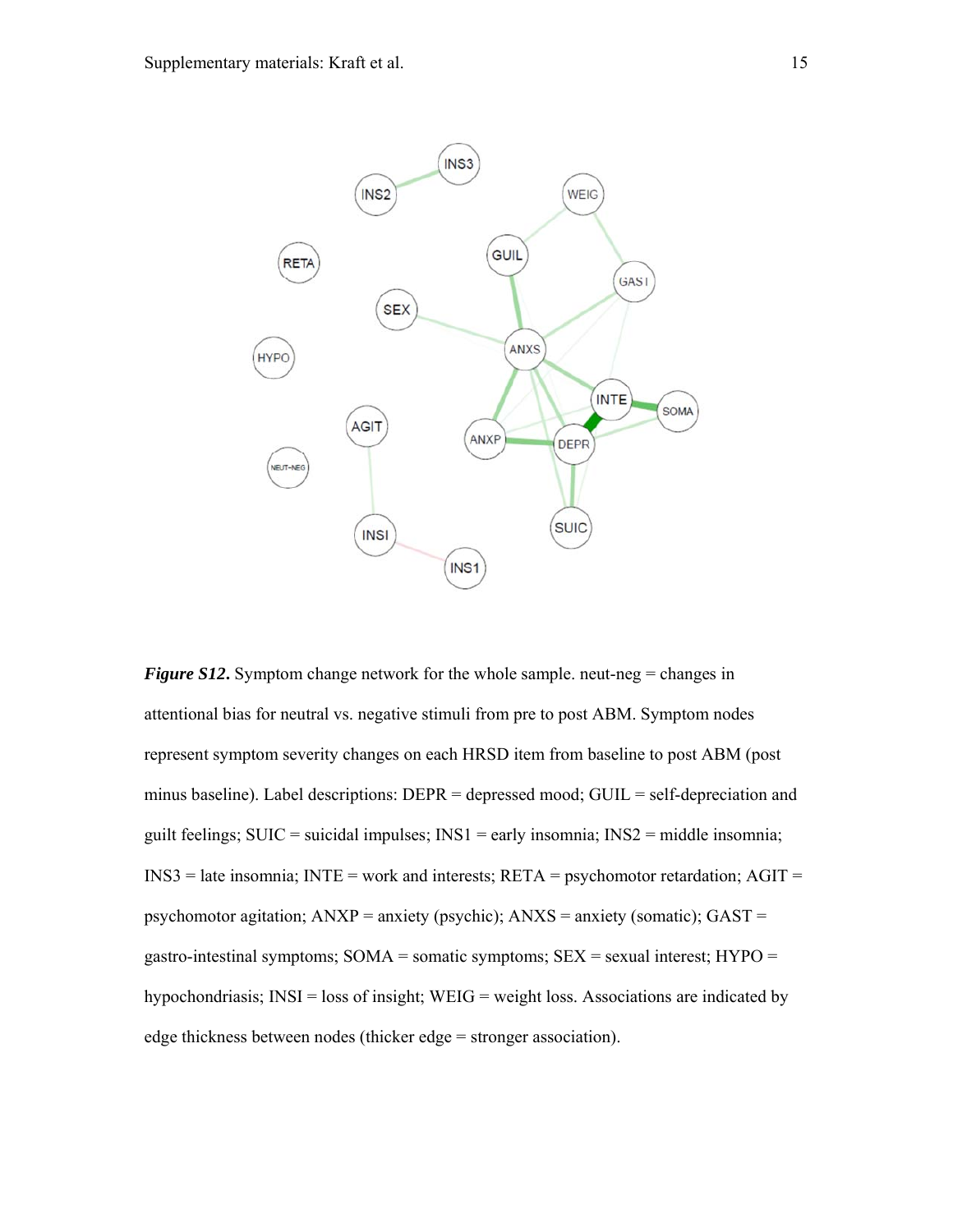

*Figure S13***.** Symptom change network for the whole sample with three attentional bias change measures. pos-neg/pos-neut/neut-neg = changes in attentional bias for positive vs. negative/neutral or neutral vs. negative, stimuli from pre to post ABM. Symptom nodes represent symptom severity changes on each HRSD item from baseline to post ABM (post minus baseline). Label descriptions: DEPR = depressed mood; GUIL = self-depreciation and guilt feelings; SUIC = suicidal impulses;  $INS1$  = early insomnia;  $INS2$  = middle insomnia;  $INSS =$  late insomnia;  $INTE =$  work and interests;  $RETA =$  psychomotor retardation;  $AGIT =$ psychomotor agitation; ANXP = anxiety (psychic); ANXS = anxiety (somatic); GAST = gastro-intestinal symptoms; SOMA = somatic symptoms; SEX = sexual interest; HYPO = hypochondriasis; INSI = loss of insight; WEIG = weight loss. Associations are indicated by edge thickness between nodes (thicker edge = stronger association).